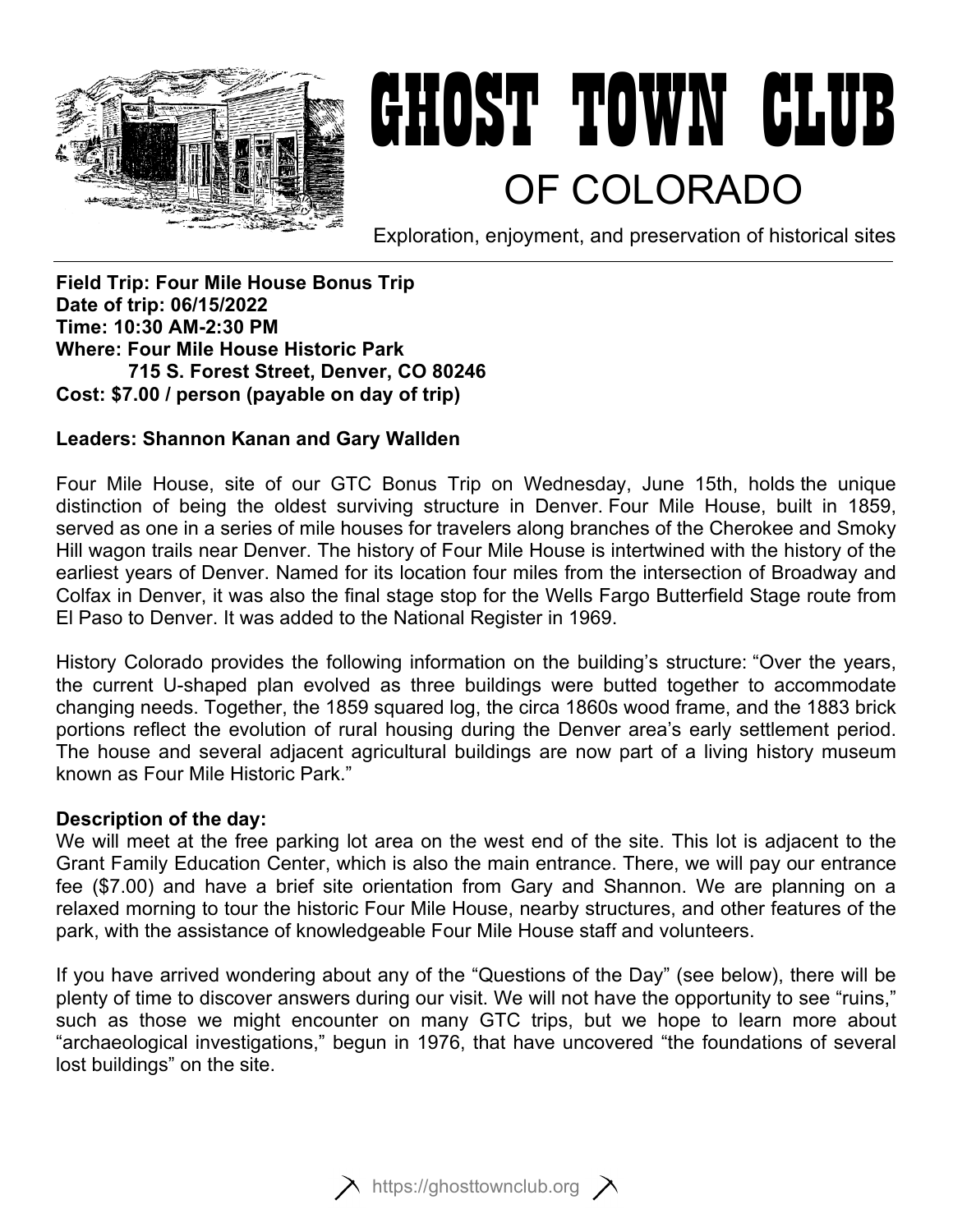# **Ghost Town Club of Colorado ∙ 06/15/2022 Four Mile House Bonus Trip** page 2

We will begin our outdoor picnic break at about 12:30 (bring your own food & drinks, please! Note: No glass containers permitted on site). After the picnic, we anticipate time for a little more investigation prior to our 2:00/2:30 finish. Those who wish to stay and explore more on their own after this time may do so until the park closes at 4:00.

**Questions of the Day**: Many of our members and guests have lots of knowledge about sites we visit, so plan to come on this trip even if you already know the answers to some, or all, of these questions:

- 1. What was the First Attempt Ditch?
- 2. Who built the Four Mile House?
- 3. What is the Bee House?
- 4. What happened to the old Bee House?
- 5. How many mile houses were there in the group with the Four Mile House?
- 6. How many of these are still standing?